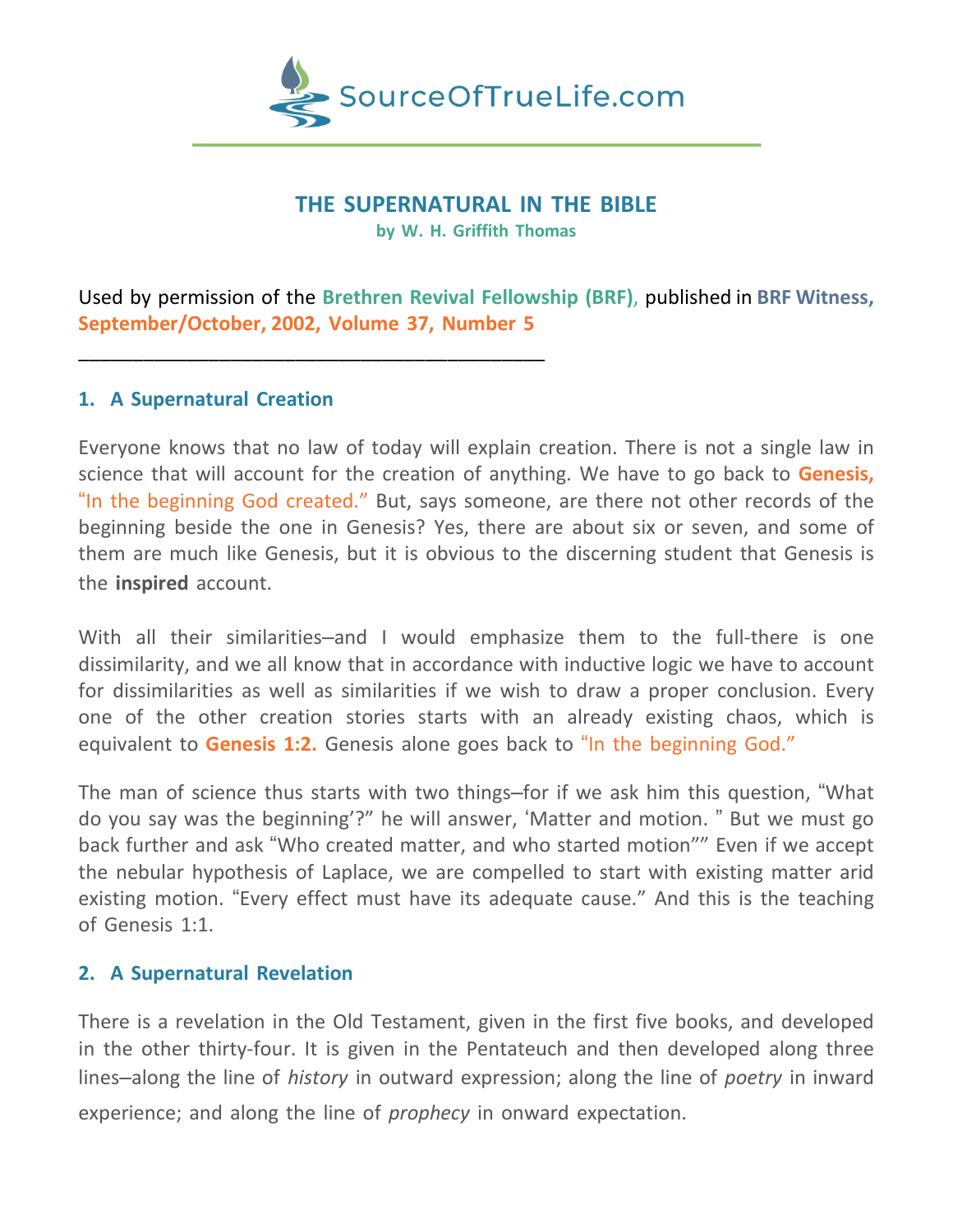There are a great many things said today about dividing up the books of the Old Testament and editing them according to authorship–J and E and P arid D and H, and so on, Even if this were all true, and we could absolutely divide the Old Testament up according to the most approved critical methods, we should still have to account for the supernatural revelation.

I have a good deal of sympathy with the man who said that the first person he wants to see in Heaven will be Deutero-Isaiah; I would go further and say that I want to see J and E and P and D and H as well. There is in the Bible a supernatural revelation. You have to account for that, no matter how the books were composed–though we may be sure they were not composed as the critics say.

## **3. A Supernatural Nation**

I mean the Jews. Palestine is a wonderfully small place, equivalent in size to the state of Rhode Island, or about the area of Wales. On one side of it was the empire of Assyria, and afterward Babylon. On the other side was the great empire of Egypt, and on yet another side of it the empire of the Hittites. Within a very short time, any of those great empires could have crushed that little country like a steam hammer crushing a walnut. Yet Palestine lasted for hundreds of years. Why? Because of the supernatural element associated with it. And it would have lasted longer but for faithlessness. Wellhausen said he could not understand why Chemosh, the god of the Moabites, never developed into the god of heaven and earth like Yahweh (or Jehovah) the God of Israel. Of course, he could not, for he did not believe in the supernatural. We know that Chemosh was not god at all.

# **4. A Supernatural Expectation**

This is sometimes called the argument from prophecy. The Old Testament prophets were able to foretell things to come.

How was it that Amos was able to foretell the captivity of Israel which happened forty years afterward?

How was it that **Isaiah 39:6-7** foretold the captivity to Babylon, when Babylon was an insignificant place compared with Assyria? He foretold the captivity 150 years before it took place, and it took place exactly as he had announced. This is quite apart from any question of the authorship of Isaiah 40 to 66. Here we have a statement which is either true or untrue. It is a definite statement that the people should be taken into captivity to Babylon when Babylon was not even one of the powers of the then known world.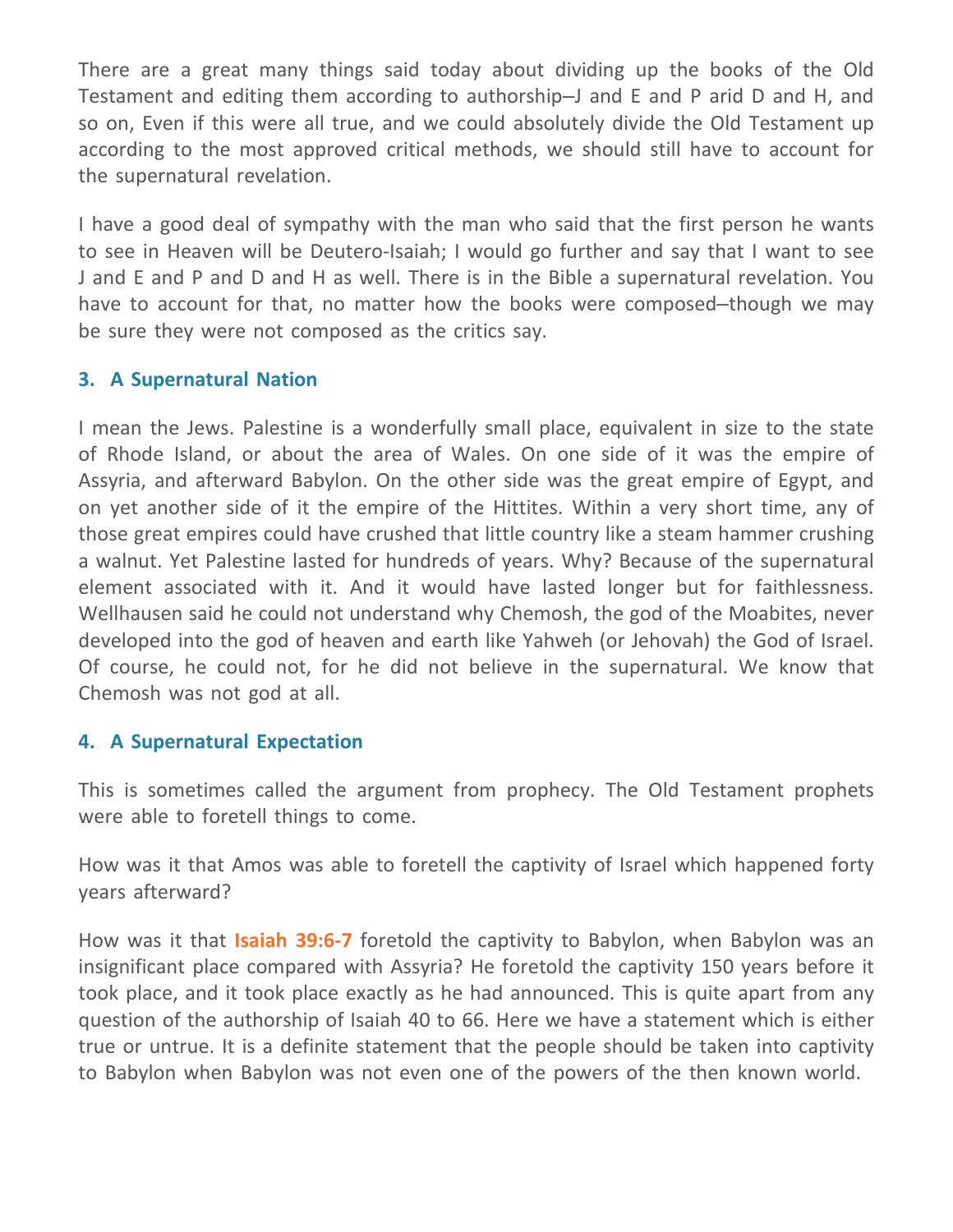We all remember the story of the wise men who came from the East and said, "Where is he that is born king of the Jews?" To them was quoted **Micah 5:2,** and that was written 800 years before Jesus Christ was born in Bethlehem.

There are many illustrations and instances of this argument from prediction, which we maintain is only capable of explanation by means of the supernatural.

## **5. A Supernatural Incarnation**

This brings us to the Gospels. I cannot now discuss a great deal that we know in connection with our Lord, but I wonder whether everyone is aware that in the whole realm of literature we cannot find a single instance of a perfect man or woman. Take all the poets from Homer down to the present day, all the dramatists of ancient and modern times, all the novelists with their wonderful analyses of character, all the philosophers and essayists, all the literary writers, all the geniuses of literature–there is not one that has once attempted to depict a perfect character.

Which is the most perfect character in Shakespeare? Some would say Hamlet or Desdemona, but neither is perfect. Which is the most perfect character in fiction? I have heard Colonel Newcome mentioned. Well, he was a fine old English gentleman, but he was not perfect.

Yet, here, in the four Gospels, written not by literary geniuses, but by ordinary men-Matthew, Mark, Luke, and John - there has been for two thousand years the record of a perfect life. Did the record invent the character, or the character produce the records? As someone has said, if Matthew, Mark, Luke, and John invented the character of Jesus, we are in the presence of a literary miracle greater than anything that our Lord ever wrought.

The Gospels with their portrait of the perfect Man, are only to be explained on the basis of the supernatural.

#### **6. A Supernatural Manifestation**

By this I mean the fact of the Christian church. We find in the book of the Acts of the Apostles, and in the New Testament epistles, the fact of a society which is called by a variety of names, but especially that of "the Church." We know that there was no compulsion to join that company. There was very often no advantage, but on the contrary, real disadvantage in becoming a member. People were persecuted and put to death for belonging to the Christian Church.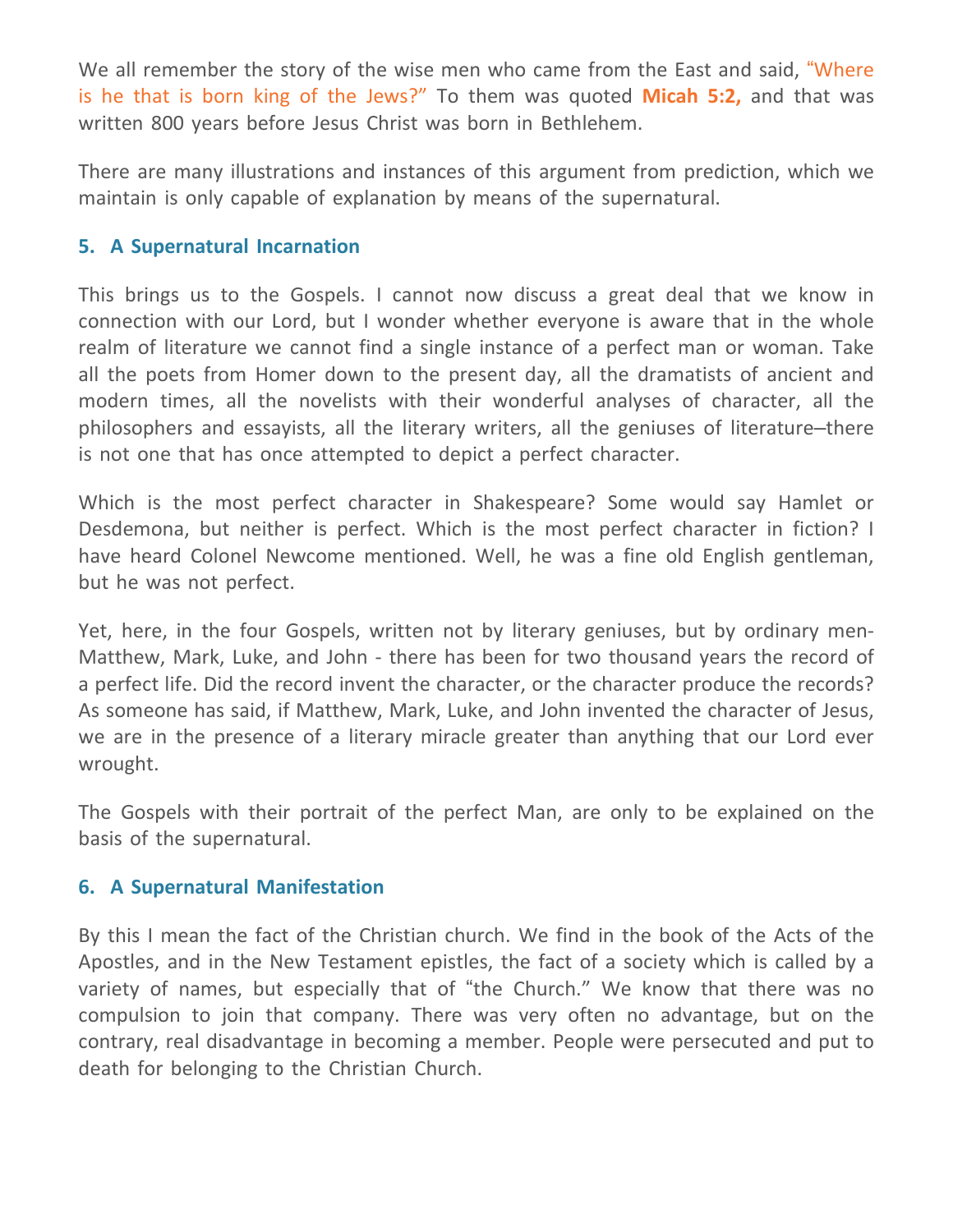Everyone admits that it began with the uniting together of a few people in the belief that their Master had risen from the dead, and this company of people has continued until this day and is increasing, until now we find it **almost everywhere - actually** in all parts of the world. How can we account for the fact that, without promise of earthly advantage that which we call the Christian Church has thus persisted? There is only one explanation; it is supernatural.

This is the fundamental value of the Christian church which we are sometimes too apt to forget. It possesses a supreme value when we think of it as a testimony to the supernatural. Whatever happens to the organized churches, or the professed followers of Christ, the real church–the body of Christ–will last-because, as the Lord says, the gates of Hades shall not prevail against it.

There is no need for pessimism concerning the church of Christ as it is revealed generally in the New Testament, and especially in the epistle to the **Ephesians.** "God is in the midst of her."

# **7. A Supernatural Confirmation**

I mention a confirmation of all the six points that have been mentioned-supernatural creation, supernatural revelation, supernatural nation, supernatural expectation, supernatural incarnation, and supernatural manifestation.

There are many things in connection with this confirmation worthy of our attention, but I can mention only two. There is the confirmation which comes from "the finality of Christianity."

Let me imagine again an illustration which is as impossible as it can be. Suppose someone comes to me and says, "I have brought you the last book on botany." I reply, "Of course, you mean the **latest** book on botany," "No," he says, "the last," and he adds that no other book will ever be written on botany. Well, I should try to be polite, but of course I should not believe him.

The last book on any science cannot be written, but in the Bible we have not the latest, but the last word on sin, on redemption, on holiness, on immortality-and this Book has been before the world for nearly two thousand years.

#### **To Sum Up**

I want to say, "Let not your heart be troubled." You may have the most perfect confidence in regard to the Word of God because of the supernatural in it. When, some years ago, I was giving up the pastoral business-to read everything I could on the side